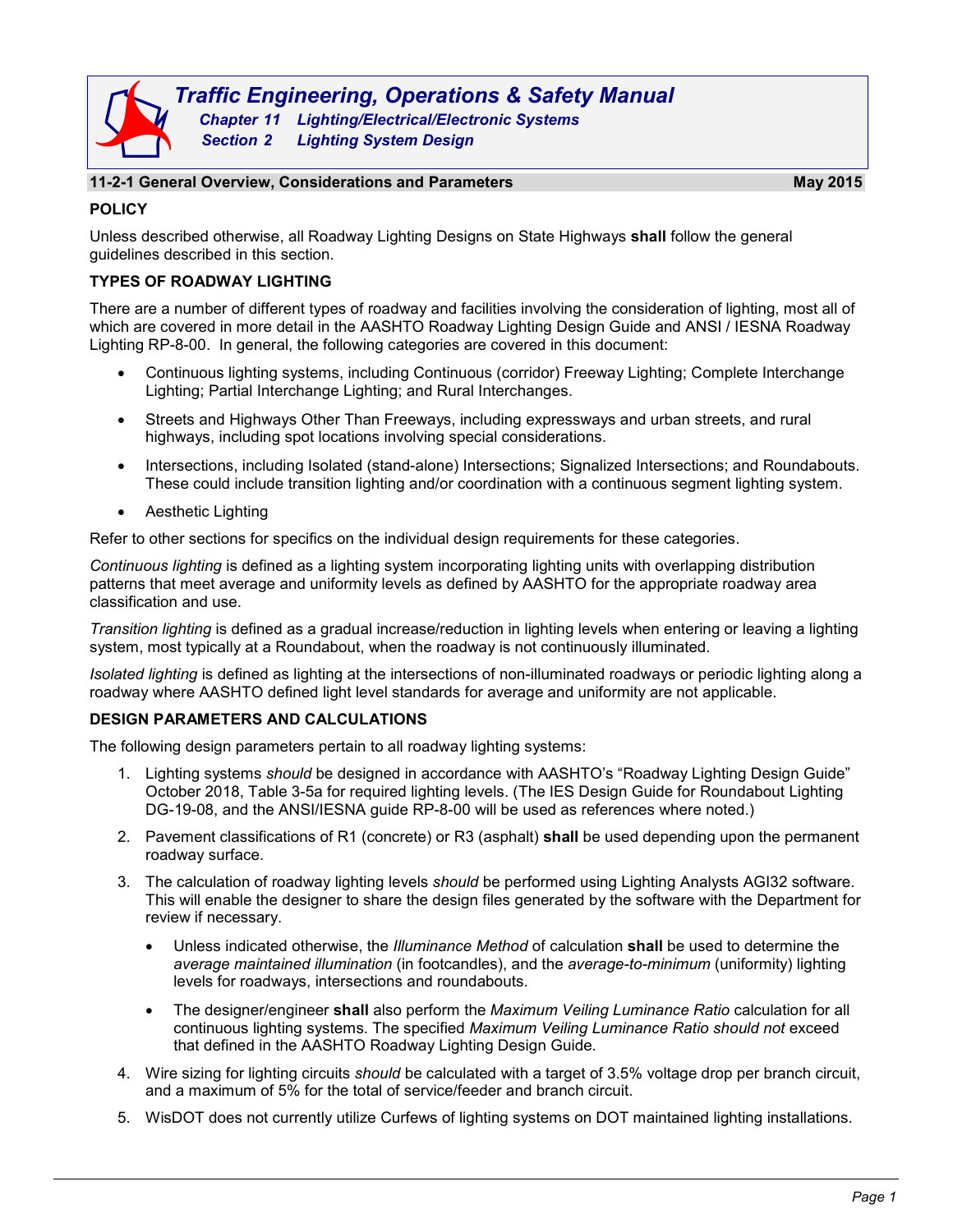• WisDOT *may* consider curfews on permitted locally owned/maintained lighting installation with the appropriate justification.

### **GENERAL REQUIREMENTS FOR LUMINAIRES**

LED Luminaires **shall** be used for WisDOT maintained lighting systems and **shall** be selected from the Department's Qualified Electrical Products List.

• For permitted Locally Maintained Systems, the Luminaires **shall** be selected on the basis of their distribution characteristics as they apply to the roadway geometry to ensure adequate illumination and minimum glare. They **shall** meet the roadway illumination requirements specified in this document.

A Light Loss Factor (LLF) **shall** be applied to initial lamp lumen output to calculate maintained illumination as prescribed in this section.

- The LLF for LED Luminaires on the Department's Qualified Products List **shall** be the value indicated on the List. (This value includes an adjustment for LDD.)
- The LLF for High Pressure Sodium lamps *should* be 0.75.
- When LED luminaires other than those identified on the Qualified Electrical Products List are specified for permitted locally maintained systems, the designer **shall** identify the proposed LLF and furnish justification for it with the permit application.

# **POLE BREAKAWAY REQUIREMENTS**

Poles permitted on the rights-of-way of the State Trunk Highway System for the sole purpose of highway lighting fall into one of two categories:

1. *Breakaway Poles.* This type of lighting support is defined as a pole and/or foundation which when struck by a vehicle will fracture or slip away under the conditions prescribed by the current edition of AASHTO Standard Specifications for Structural Supports for Highway Luminaires.

No portion of the concrete footing **shall** be allowed to protrude above the ground level more than 4 inches.

2. *Non-Breakaway Poles*. Rigid lighting standards are defined as those poles and mountings which under impact conditions do not breakaway within the criteria specified for breakaway poles.

Under normal conditions, the use of lighting pole designs conforming to the breakaway requirements above is encouraged for all lighting installations.

# **ROADWAY AND LAND USE (AREA) CLASSIFICATIONS**

There are numerous documents that define Roadway Classifications. These include:

- AASHTO Policy on Geometric Design of Highways and Streets (Green Book)
- ANSI/IESNA RP-8
- WisDOT [FDM 4-1-15](http://wisconsindot.gov/rdwy/fdm/fd-04-01.pdf#fd4-1-15)
- FHWA Highway Functional Classifications

Policy specifies using the AASHTO "Roadway Lighting Design Guide" October 2018, Table 3-5A, which references the Green Book classifications. However, it is the responsibility of the designer to use the available resources to evaluate the section of roadway where the proposed lighting system will be installed. The functional classifications used to design the road do not necessarily address the issues that are important for lighting. Evaluation metrics include:

- Is this section of Roadway primarily used for through traffic or access, or more to local properties?
- What is the speed limit?
- What is the level of development of the surrounding area?
- What is the pedestrian conflict?

This evaluation will determine which of the AASHTO Table classifications provides the best fit for the project.

Table 1 below contains some of the key points from the 2011 AASHTO Green Book to assist the designer in the evaluation.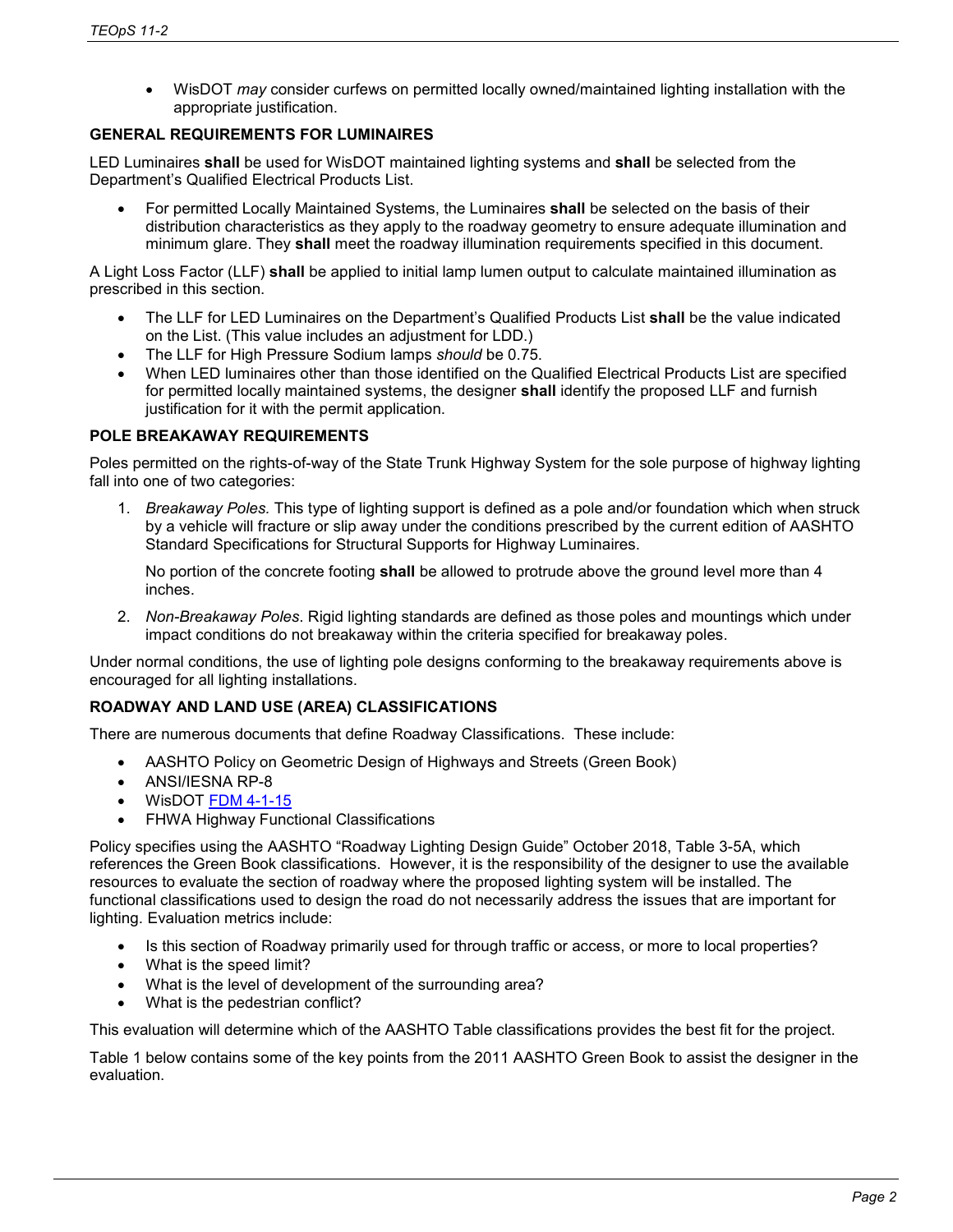| Roadway<br><b>Classifications</b>                    | <b>Description</b>                                                                                                                                                                                                                                                                                                                                                                                                                                                                                                                                                                                                                                                                                    |  |  |  |  |
|------------------------------------------------------|-------------------------------------------------------------------------------------------------------------------------------------------------------------------------------------------------------------------------------------------------------------------------------------------------------------------------------------------------------------------------------------------------------------------------------------------------------------------------------------------------------------------------------------------------------------------------------------------------------------------------------------------------------------------------------------------------------|--|--|--|--|
| Other Principal<br>(Major) Arterials                 | That part of the roadway system that serves as the principal network for through-traffic flow, with low emphasis on<br>local access. The routes connect areas of principal traffic generation and important roadways entering the city.<br>Posted speeds are generally high.                                                                                                                                                                                                                                                                                                                                                                                                                          |  |  |  |  |
| <b>Minor Arterials</b>                               | That part of the roadway system that serves as the principal network for through-traffic flow between smaller<br>communities, or as a secondary roadway for through traffic. These routes typically have lower traffic levels than<br>major arterials. Although posted speeds are relatively high, these can provide more local access.                                                                                                                                                                                                                                                                                                                                                               |  |  |  |  |
| Collectors                                           | Roadways servicing traffic between major and local roadways. These are streets used mainly for traffic<br>movements within residential, commercial, and industrial areas. They do not handle long through trips, but can<br>provide travel between towns not served by other systems. These generally have moderate posted speeds.                                                                                                                                                                                                                                                                                                                                                                    |  |  |  |  |
| Local                                                | Local roadways used primarily for direct access to residential, commercial, industrial, or other abutting property.<br>They do not include roadways carrying through traffic, although an arterial passing through a small community may<br>provide local functionality. Posted speeds are low.                                                                                                                                                                                                                                                                                                                                                                                                       |  |  |  |  |
| <b>Area Classifications</b><br>(Pedestrian Conflict) | <b>Description</b>                                                                                                                                                                                                                                                                                                                                                                                                                                                                                                                                                                                                                                                                                    |  |  |  |  |
| Commercial<br>(High)                                 | The portion of the municipality in a business development where ordinarily there are large numbers of pedestrians<br>and a heavy demand for parking spaces during periods of peak traffic or a sustained high pedestrian volume and<br>a continuously heavy demand for off-street parking during business hours. This definition applies to densely<br>developed business areas outside of, as well as those that are within the central part of a municipality. Areas<br>where significant numbers of pedestrians are expected to be on the sidewalks or crossing the streets during<br>darkness. Examples are downtown retail areas, near theaters, concert halls, stadiums, and transit terminals. |  |  |  |  |
| Intermediate<br>(Medium)                             | The portion of the municipality which may be outside of a downtown area but generally within the zone of influence<br>of a business or industrial development, often characterized by a moderately heavy nighttime pedestrian traffic and<br>a somewhat lower parking turnover than is found in a larger or more active commercial area. This definition<br>includes densely developed apartment areas, hospitals, public libraries, and neighborhood recreational areas.                                                                                                                                                                                                                             |  |  |  |  |
| Residential<br>(Low)                                 | An area characterized by few pedestrians and low parking demand or turnover at night or portions of the night.<br>Although this definition includes areas with housing, it also includes commercial areas with low pedestrian activity.<br>Regional parks, cemeteries and vacant lands could also be included.                                                                                                                                                                                                                                                                                                                                                                                        |  |  |  |  |

## **Table 1.** Classification Descriptions

### **PLACEMENT OF LIGHTING POLES**

The following criteria **shall** be used to ensure that the placement of poles and other lighting appurtenances adjacent to the roadway will provide an acceptable degree of safety to the public and also comply with good illumination practices. The selection of pole types and their offsets from the traveled portions of the roadway is of considerable importance in minimizing the number and severity of fixed object collisions by errant vehicles. As much as possible, the number of poles *should* be as limited as possible to decrease impact on roadway operations, potential "run-ins"; and maintenance purposes. The Traffic Signal Design Manual and the Roundabout section herein give additional information related to pole locations and co-locations for luminaires, etc.

#### Minimum Lateral Offset

Table 2 below is attached as a reference for the minimum lateral offset for lighting poles on state trunk highways. The values indicated in the table are based upon the current policy related to objects in clear zones as specified in [FDM 11-15-1.](http://wisconsindot.gov/rdwy/fdm/fd-11-15.pdf#fd11-15-1) All designs **shall** comply with the FDM. Offsets greater than those prescribed *should* be provided where feasible and where special traffic and highway conditions warrant. The designer **shall** coordinate with the Project Manager regarding all pole placement considerations.

| <b>I ADIC 4.</b> MII III IUI LAGI AI UIISCIS |                   |                       |                       |                                 |  |
|----------------------------------------------|-------------------|-----------------------|-----------------------|---------------------------------|--|
| <b>FACILITY TYPE</b>                         | SPEED LIMIT (MPH) | <b>TRAFFIC VOLUME</b> | <b>MINIMUM RIGID</b>  | OFFSET BREAKAWAY                |  |
|                                              |                   | (ADT**)               | (FEET)                | (FEET)                          |  |
| <b>RURAL</b>                                 |                   |                       |                       | SHOULDER width plus             |  |
|                                              | 35 or less        | <b>ALL</b>            | 12                    |                                 |  |
|                                              | 40                | $0 - 1,000$           | 14                    |                                 |  |
|                                              |                   | $1,500 - 6,000$       | 16                    |                                 |  |
|                                              |                   | over 6,000            | 18                    |                                 |  |
|                                              | 45-50             | $0 - 1,500$           | 20                    | 2                               |  |
|                                              |                   | 1,500-6,000           | 26                    |                                 |  |
|                                              |                   | over 6,000            | 28                    |                                 |  |
|                                              | 55                | $0 - 1.500$           | 24                    | 2                               |  |
|                                              |                   | $1,500 - 6,000$       | 30                    |                                 |  |
|                                              |                   | over 6,000            | 30                    |                                 |  |
| <b>URBAN</b>                                 |                   |                       |                       |                                 |  |
|                                              | 40 or less        | <b>ALL</b>            | 2                     | $\mathfrak{p}$                  |  |
|                                              |                   |                       | from face of curb     | from face of curb               |  |
|                                              | 45 and higher     | <b>ALL</b>            | Offsets same as rural | (Measured from the edge of      |  |
|                                              |                   |                       | section               | thru lane) the greater of 12 or |  |
|                                              |                   |                       |                       | 2 from face of curb             |  |
|                                              |                   |                       |                       |                                 |  |

### **Table 2.** Minimum Lateral Offsets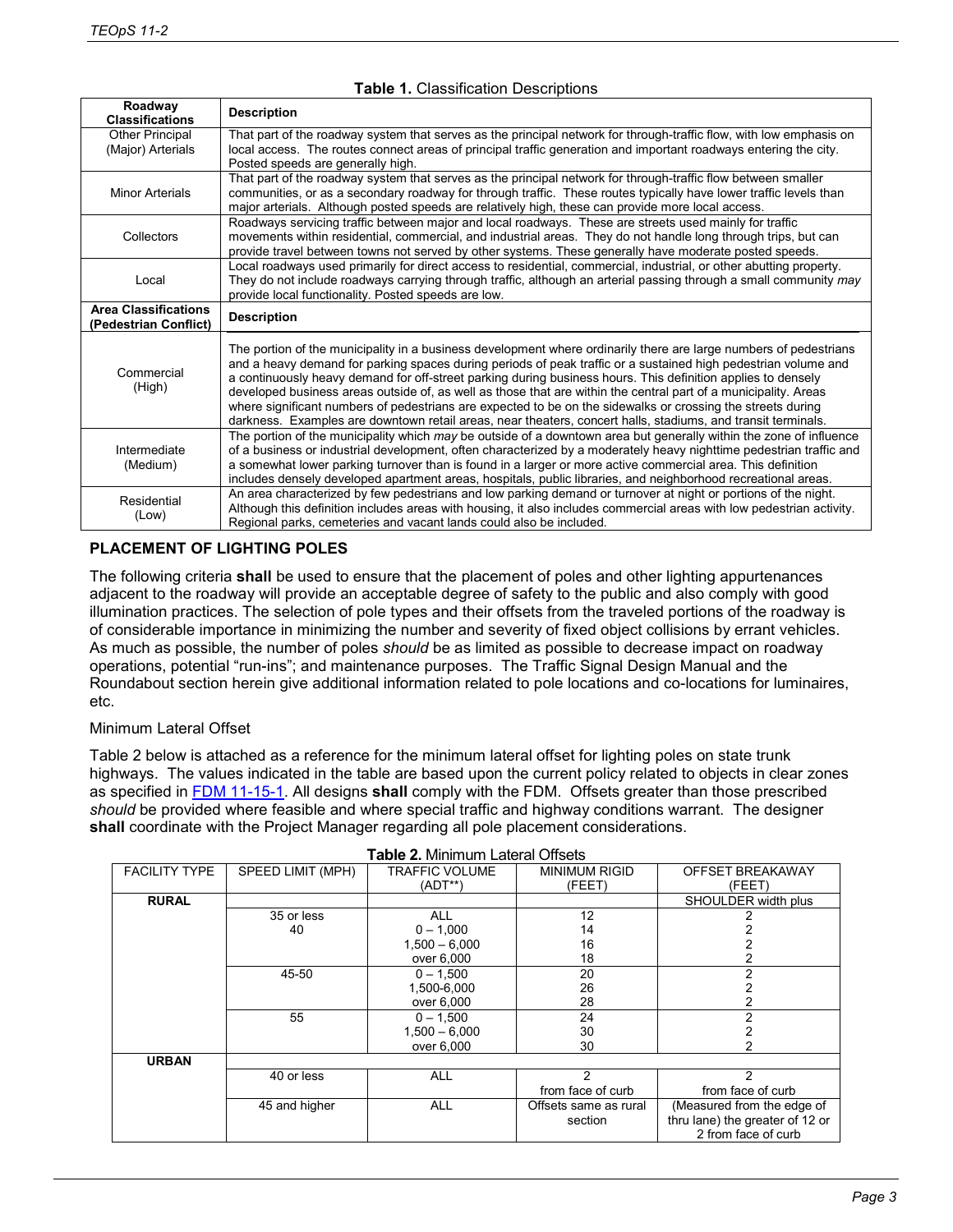Offset distances are in feet, from edge of the adjacent through traffic lane to the face of the pole; or as indicated for urban sections.

- 1. The preceding table in based upon pole location in a flat area or without fill slope steeper than 4:1. If rigid poles are contemplated on a slope of greater steepness and significant width, advice *should* be sought from C.O. Traffic. Placement of rigid poles in this situation is discouraged.
- 2. A reduction in minimum offset requirement by as much as 1/3 *may* be followed where there is a pronounced back slope rising more or less directly from the shoulder. No value **shall** be less than 24 feet for 40 mph or more.
- 3. Where the offsets given in the above table would place rigid poles off the highway right-of-way, they *may* be permitted at or as near the right-of-way line as practical if it would not result in a significant added hazard to the public.
- 4. Where the offsets given in the above table require a pole to be in a ditch line, the pole *should* be located beyond the ditch line, but *may* be permitted in front of the ditch line if it would not result in significantly increased hazard.
- 5. Where the offsets given in the above table would require a pole to be within a sidewalk area, poles *should*, if conditions permit, be located behind the sidewalk. Locations between the walk and roadway *may* be permitted in the event no other alternative is feasible.
- 6. Where a tree line exists closer to the roadway than permitted by Table 2 above, lighting poles *may* be placed in that tree line, if such poles will not constitute significant additional hazards to the public.
- 7. Rigid poles *may* be permitted inside the limits shown in the table where they are adequately protected by barriers such as guardrails or retaining walls erected for other purposes. There *should* be at least 4 feet clearance between the guardrail and the pole to allow for deflection at higher speed locations.
- 8. Offset requirements for poles in the medians of divided highways along added left turn lanes **shall** be measured from the edge of the through traffic lane. A right turn lane is not considered a through lane.
- 9. Lighting control cabinets for distribution of energy to lighting systems *should* be placed in the least vulnerable locations available.

# **LIGHTING PLANS**

All lighting plans **shall** include the following information:

- Roadway, Area, and Pavement Classifications used in the design
- Legend, describing the Luminaires, poles, arms, cabinet, and circuit information.
- Luminaire symbols **shall** include location and circuit information.
- System wiring diagram including conduit, conductor, and circuit information for all conduit segments.
- Maintenance Authority

A sample lighting plan sheet is located in FDM 15.1 attachment 5.14 for reference.

# **REFERENCE TO STANDARDS**

The installation of highway lighting **shall** conform to applicable provisions of Chapter 9, Section 15 of the WisDOT Highway Maintenance Manual, except as modified herein. In addition, the highway lighting installation **shall** comply with the requirements of the latest edition of the following:

- National Electrical Code
- Wisconsin Electrical Code
- Local codes and ordinances

The following guides apply to all highway lighting installations covered by this policy. Unless otherwise indicated, the latest editions of the following guides **shall** be used.

- 1. American Association of State Highway and Transportation Officials (AASHTO) Roadway Lighting Design Guide, October 2018.
- 2. American National Standard Institute (ANSI), American National Standard Practice for Roadway Lighting RP-8-00.

The most restrictive, policy, code, standard, or guide **shall** govern. Central Office will make the final decision on the interpretation of conflicting policies, codes, or standards.